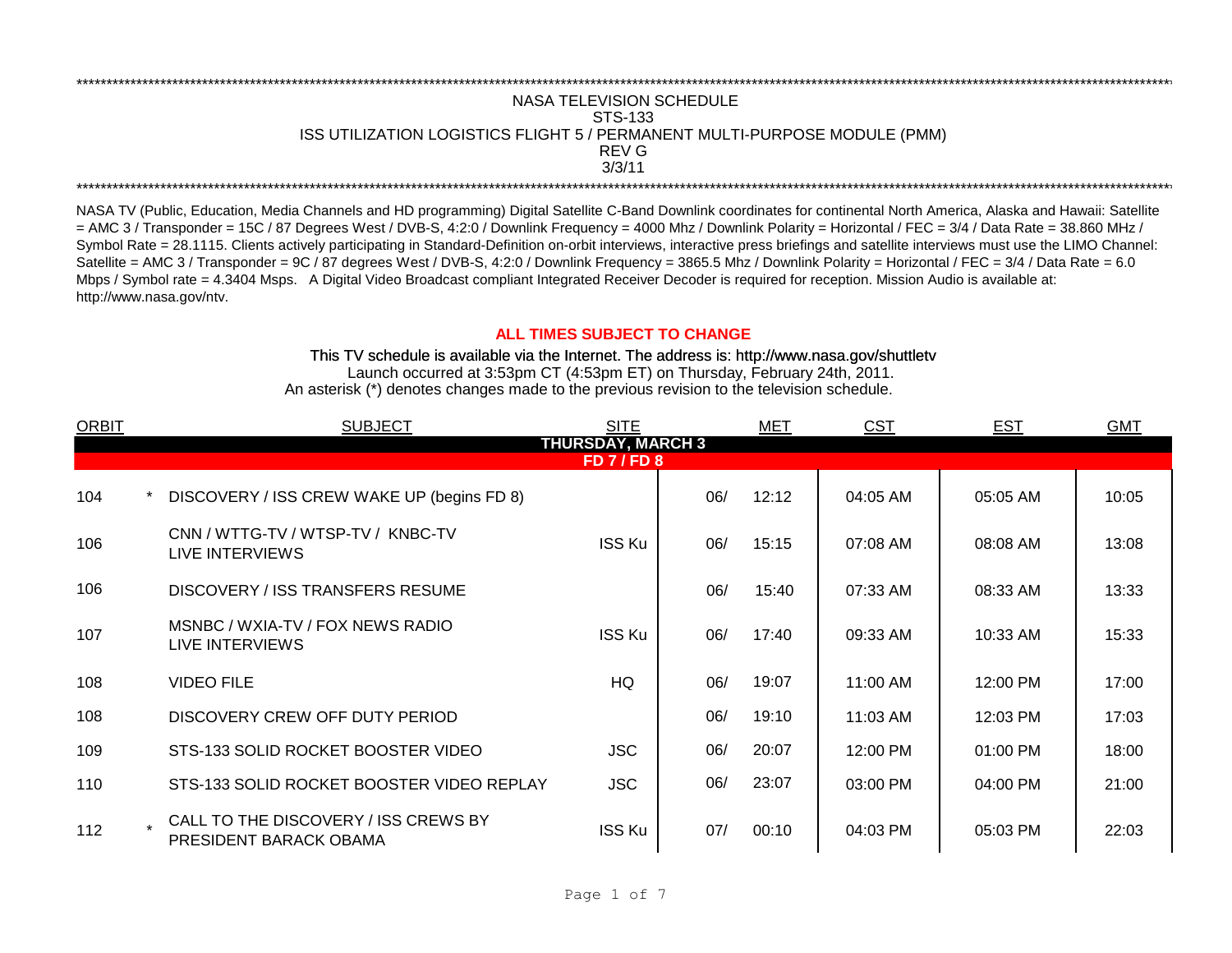| <b>ORBIT</b> | <b>SUBJECT</b>                                                                                                                                                                                                                        | <b>SITE</b>                       |     | <b>MET</b> | <b>CST</b> | <b>EST</b> | <b>GMT</b> |
|--------------|---------------------------------------------------------------------------------------------------------------------------------------------------------------------------------------------------------------------------------------|-----------------------------------|-----|------------|------------|------------|------------|
| 112          | <b>MISSION STATUS BRIEFING</b>                                                                                                                                                                                                        | <b>JSC</b>                        | 07/ | 01:07      | 05:00 PM   | 06:00 PM   | 23:00      |
| 112          | STS-133 SOLID ROCKET BOOSTER VIDEO REPLAY                                                                                                                                                                                             | <b>JSC</b>                        | 07/ | 01:37      | 05:30 PM   | 06:30 PM   | 23:30      |
| 114          | <b>ISS CREW SLEEP BEGINS</b>                                                                                                                                                                                                          |                                   | 07/ | 03:00      | 06:53 PM   | 07:53 PM   | 00:53      |
| 114          | <b>DISCOVERY CREW SLEEP BEGINS</b>                                                                                                                                                                                                    |                                   | 07/ | 03:30      | 07:23 PM   | 08:23 PM   | 01:23      |
| 114          | FLIGHT DAY 8 HIGHLIGHTS (replayed on the hour during<br>crew sleep)                                                                                                                                                                   | <b>JSC</b>                        | 07/ | 04:07      | 08:00 PM   | 09:00 PM   | 02:00      |
|              |                                                                                                                                                                                                                                       | <b>FRIDAY, MARCH 4</b><br>FD8/FD9 |     |            |            |            |            |
|              |                                                                                                                                                                                                                                       |                                   |     |            |            |            |            |
| 117          | <b>ISS FLIGHT DIRECTOR UPDATE</b>                                                                                                                                                                                                     | <b>JSC</b>                        | 07/ | 08:52      | 12:45 AM   | 01:45 AM   | 06:45      |
| 119          | GLORY/TAURUS LAUNCH COVERAGE (Public and HD<br>Channels only through 4:30am CT; launch scheduled at<br>4:09am CT; STS-133 mission coverage continues on the<br>Media Channel only through 4:30am CT; then resumes on<br>all channels) | <b>VAFB</b>                       | 07/ | 10:37      | 02:30 AM   | 03:30 AM   | 08:30      |
| 119          | ISS FLIGHT DIRECTOR UPDATE REPLAY                                                                                                                                                                                                     | <b>JSC</b>                        | 07/ | 10:52      | 02:45 AM   | 03:45 AM   | 08:45      |
| 119          | DISCOVERY / ISS CREW WAKE UP (begins FD 9)                                                                                                                                                                                            |                                   | 07/ | 11:30      | 03:23 AM   | 04:23 AM   | 09:23      |
| 121          | U.S. PAO EDUCATIONAL EVENT                                                                                                                                                                                                            | <b>ISS Ku</b>                     | 07/ | 14:15      | 06:08 AM   | 07:08 AM   | 12:08      |
| 121          | PMM OUTFITTING BEGINS                                                                                                                                                                                                                 |                                   | 07/ | 14:40      | 06:33 AM   | 07:33 AM   | 12:33      |
| 123          | JOINT CREW NEWS CONFERENCE                                                                                                                                                                                                            | <b>ISS Ku</b>                     | 07/ | 17:55      | 09:48 AM   | 10:48 AM   | 15:48      |
| 124          | INTERPRETED REPLAY OF JOINT CREW NEWS<br><b>CONFERENCE</b>                                                                                                                                                                            | <b>JSC</b>                        | 07/ | 19:07      | 11:00 AM   | 12:00 PM   | 17:00      |
| 125          | PMM OUTFITTING CONTINUES                                                                                                                                                                                                              |                                   | 07/ | 20:00      | 11:53 AM   | 12:53 PM   | 17:53      |
| 125          | <b>VIDEO FILE</b>                                                                                                                                                                                                                     | HQ                                | 07/ | 20:07      | 12:00 PM   | 01:00 PM   | 18:00      |
| 129          | <b>MISSION STATUS BRIEFING</b>                                                                                                                                                                                                        | <b>JSC</b>                        | 07/ | 01:07      | 05:00 PM   | 06:00 PM   | 23:00      |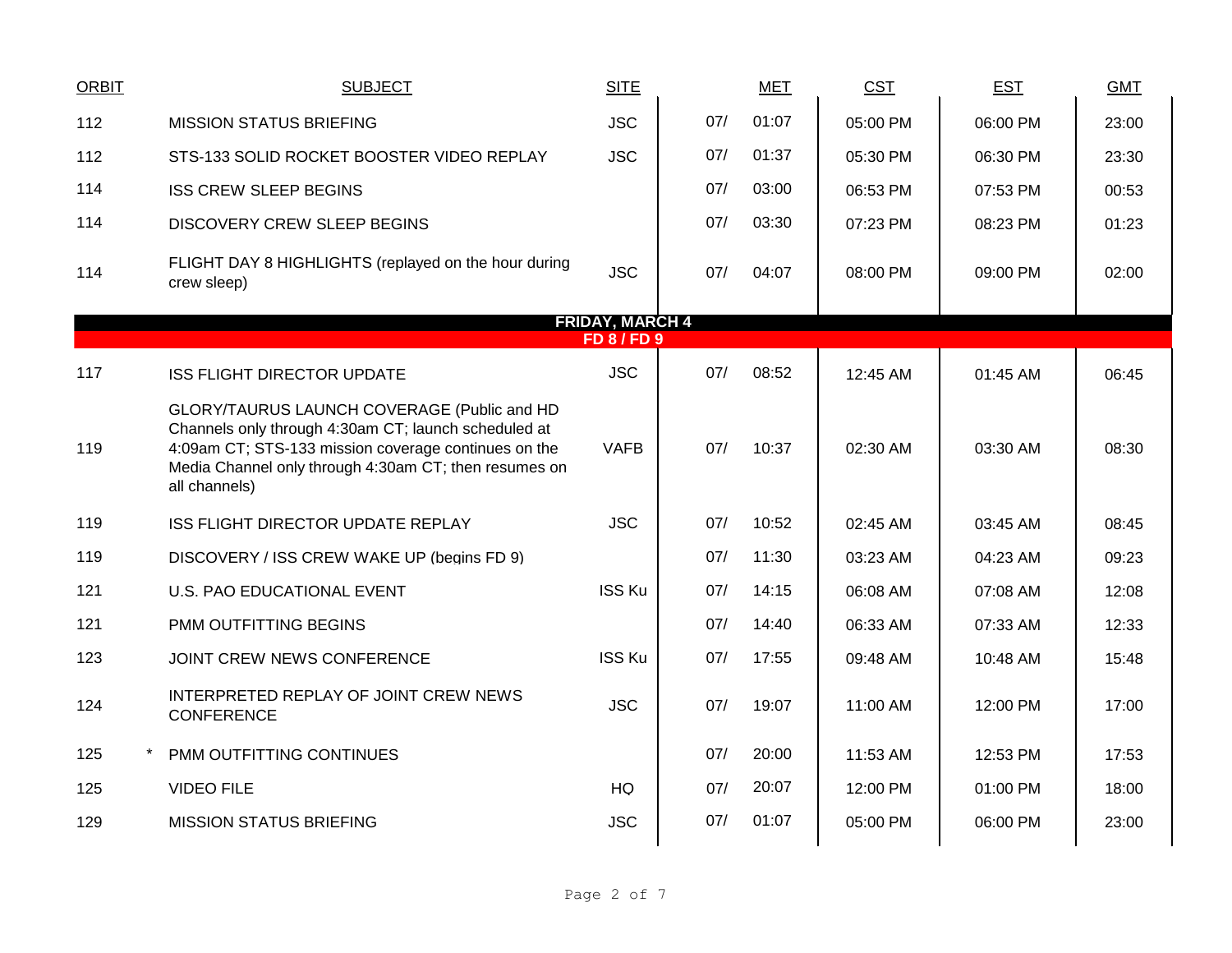| <b>ORBIT</b><br>129                     | <b>SUBJECT</b><br><b>ISS CREW SLEEP BEGINS</b>                       | <b>SITE</b>            | 08/ | <b>MET</b><br>02:00 | <b>CST</b><br>05:53 PM | <b>EST</b><br>06:53 PM | <b>GMT</b><br>23:53 |  |  |  |
|-----------------------------------------|----------------------------------------------------------------------|------------------------|-----|---------------------|------------------------|------------------------|---------------------|--|--|--|
| 129                                     | <b>DISCOVERY CREW SLEEP BEGINS</b>                                   |                        | 08/ | 02:30               | 06:23 PM               | 07:23 PM               | 00:23               |  |  |  |
| 129                                     | FLIGHT DAY 9 HIGHLIGHTS (replayed on the hour during<br>crew sleep)  | <b>JSC</b>             | 08/ | 03:07               | 07:00 PM               | 08:00 PM               | 01:00               |  |  |  |
| <b>SATURDAY, MARCH 5</b><br><b>FD10</b> |                                                                      |                        |     |                     |                        |                        |                     |  |  |  |
| 133                                     | <b>ISS FLIGHT DIRECTOR UPDATE</b>                                    | <b>JSC</b>             | 08/ | 08:52               | 12:45 AM               | $01:45$ AM             | 06:45               |  |  |  |
| 132                                     | ISS FLIGHT DIRECTOR UPDATE REPLAY                                    | <b>JSC</b>             | 08/ | 10:07               | 02:00 AM               | 03:00 AM               | 08:00               |  |  |  |
| 134                                     | DISCOVERY / ISS CREW WAKE UP (begins FD 10)                          |                        | 08/ | 10:30               | 02:23 AM               | 03:23 AM               | 08:23               |  |  |  |
| 136                                     | DISCOVERY / ISS TRANSFERS RESUME                                     |                        | 08/ | 13:40               | 05:33 AM               | 06:33 AM               | 11:33               |  |  |  |
| 139                                     | DISCOVERY CREW OFF-DUTY PERIOD                                       |                        | 08/ | 17:50               | 09:43 AM               | 10:43 AM               | 15:43               |  |  |  |
| 141                                     | RENDEZVOUS TOOL CHECKOUT                                             |                        | 08/ | 20:35               | 12:28 PM               | 01:28 PM               | 18:28               |  |  |  |
| 142                                     | <b>MISSION STATUS BRIEFING</b>                                       | <b>JSC</b>             | 08/ | 20:37               | 12:30 PM               | 01:30 PM               | 18:30               |  |  |  |
| 142                                     | DISCOVERY / ISS FAREWELL AND HATCH CLOSURE                           |                        | 08/ | 22:05               | 01:58 PM               | 02:58 PM               | 19:58               |  |  |  |
| 142                                     | CENTERLINE CAMERA INSTALLATION                                       |                        | 08/ | 23:05               | 02:58 PM               | 03:58 PM               | 20:58               |  |  |  |
| 144                                     | <b>ISS CREW SLEEP BEGINS</b>                                         |                        | 09/ | 01:30               | 05:23 PM               | 06:23 PM               | 23:23               |  |  |  |
| 144                                     | <b>DISCOVERY CREW SLEEP BEGINS</b>                                   |                        | 09/ | 02:00               | 05:53 PM               | 06:53 PM               | 23:53               |  |  |  |
| 145                                     | FLIGHT DAY 10 HIGHLIGHTS (replayed on the hour during<br>crew sleep) | <b>JSC</b>             | 09/ | 02:07               | 06:00 PM               | 07:00 PM               | 00:00               |  |  |  |
|                                         |                                                                      | <b>SUNDAY, MARCH 6</b> |     |                     |                        |                        |                     |  |  |  |
|                                         |                                                                      | <b>FD11</b>            |     |                     |                        |                        |                     |  |  |  |
| 150                                     | DISCOVERY / ISS CREW WAKE UP (begins FD 11)                          |                        | 09/ | 10:00               | 01:53 AM               | 02:53 AM               | 07:53               |  |  |  |
| 152                                     | <b>DISCOVERY UNDOCKS FROM ISS</b>                                    |                        | 09/ | 13:45               | 05:38 AM               | 06:38 AM               | 11:38               |  |  |  |
| 152                                     | DISCOVERY FLYAROUND OF ISS BEGINS                                    |                        | 09/ | 14:15               | 06:08 AM               | 07:08 AM               | 12:08               |  |  |  |
|                                         |                                                                      |                        |     |                     |                        |                        |                     |  |  |  |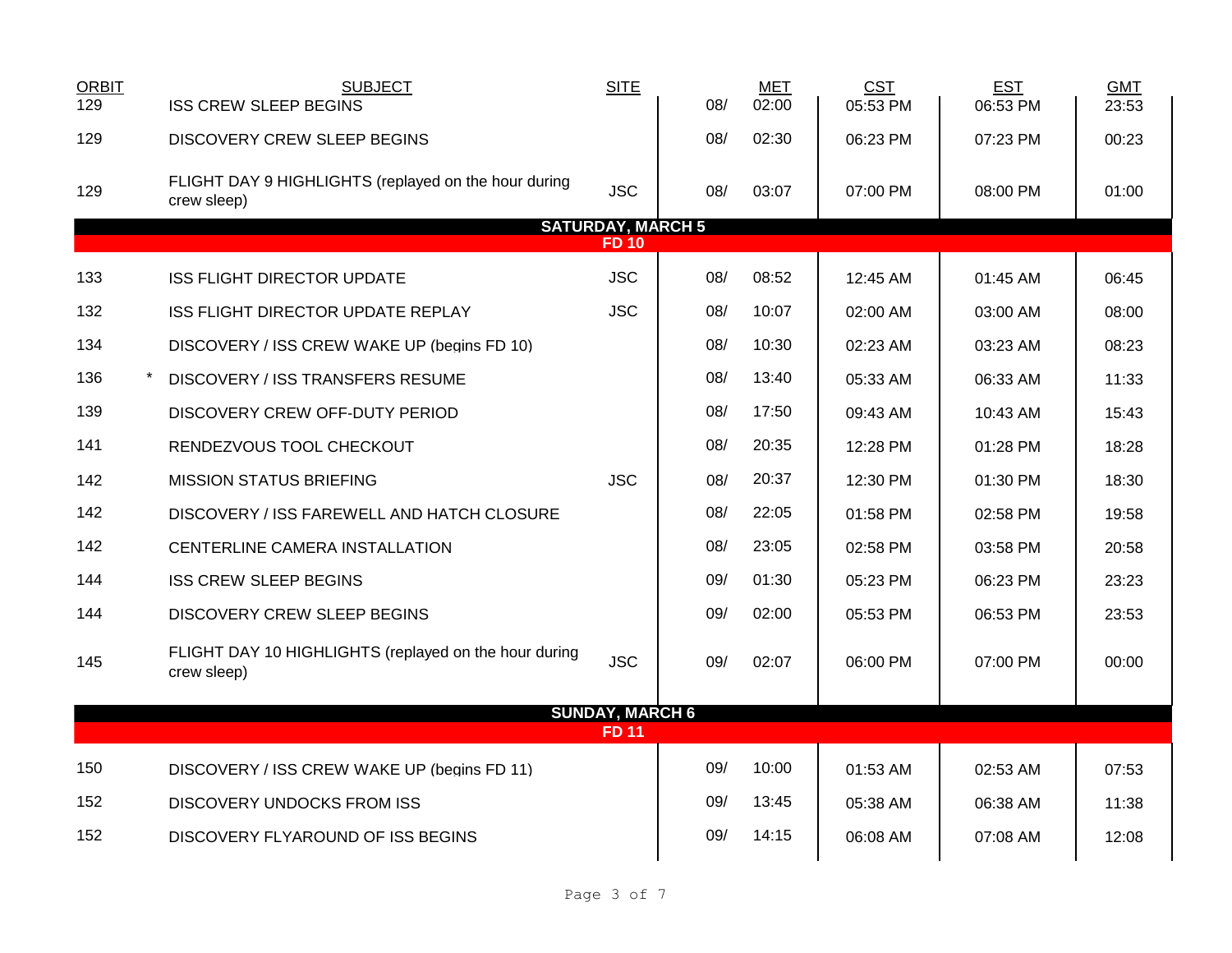| <b>ORBIT</b><br>153 | <b>SUBJECT</b><br>DISCOVERY FINAL SEPARATION FROM ISS                                  | <b>SITE</b>            | 09/ | <b>MET</b><br>15:28 | <b>CST</b><br>07:21 AM | <b>EST</b><br>08:21 AM | <b>GMT</b><br>13:21 |
|---------------------|----------------------------------------------------------------------------------------|------------------------|-----|---------------------|------------------------|------------------------|---------------------|
| 154                 | SHUTTLE VTR PLAYBACK OF UNDOCKING                                                      |                        | 09/ | 17:05               | 08:58 AM               | 09:58 AM               | 14:58               |
| 155                 | RMS/OBSS LATE INSPECTION OF DISCOVERY'S TPS                                            |                        | 09/ | 18:00               | 09:53 AM               | 10:53 AM               | 15:53               |
| 157                 | <b>MISSION STATUS BRIEFING</b>                                                         | <b>JSC</b>             | 09/ | 20:37               | 12:30 PM               | 01:30 PM               | 18:30               |
| 158                 | <b>OBSS BERTH</b>                                                                      |                        | 09/ | 22:20               | 02:13 PM               | 03:13 PM               | 20:13               |
| 158                 | <b>MMT BRIEFING</b>                                                                    | <b>JSC</b>             | 09/ | 23:07               | 03:00 PM               | 04:00 PM               | 21:00               |
| 160                 | <b>DISCOVERY CREW SLEEP BEGINS</b>                                                     |                        | 10/ | 02:00               | 05:53 PM               | 06:53 PM               | 23:53               |
| 160                 | FLIGHT DAY 11 HIGHLIGHTS (replayed on the hour during<br>crew sleep)                   | <b>JSC</b>             | 10/ | 02:07               | 06:00 PM               | 07:00 PM               | 00:00               |
|                     |                                                                                        | <b>MONDAY, MARCH 7</b> |     |                     |                        |                        |                     |
|                     |                                                                                        | <b>FD12</b>            |     |                     |                        |                        |                     |
| 165                 | DISCOVERY CREW WAKE UP (begins FD 12)<br>("Theme from Star Trek" by Alexander Courage) |                        | 10/ | 10:00               | 01:53 AM               | 02:53 AM               | 07:53               |
| 167                 | <b>FCS CHECKOUT</b>                                                                    |                        | 10/ | 13:00               | 04:53 AM               | 05:53 AM               | 10:53               |
| 167                 | <b>CABIN STOWAGE BEGINS</b>                                                            |                        | 10/ | 13:05               | 04:58 AM               | 05:58 AM               | 10:58               |
| 168                 | <b>RCS HOT-FIRE TEST</b>                                                               |                        | 10/ | 14:10               | 06:03 AM               | 07:03 AM               | 12:03               |
| 171                 | ABC NEWS / CBS NEWS / ASSOCIATED PRESS<br><b>LIVE INTERVIEWS</b>                       | <b>TDRE</b>            | 10/ | 18:00               | 09:53 AM               | 10:53 AM               | 15:53               |
| 171                 | DISCOVERY CREW TRIBUTE EVENT                                                           | <b>TDRE</b>            | 10/ | 18:45               | 10:38 AM               | 11:38 AM               | 16:38               |
| 173                 | <b>MISSION STATUS BRIEFING</b>                                                         | <b>JSC</b>             | 10/ | 21:07               | 01:00 PM               | 02:00 PM               | 19:00               |
| 174                 | KU-BAND ANTENNA STOWAGE                                                                |                        | 10/ | 23:00               | 02:53 PM               | 03:53 PM               | 20:53               |
| 176                 | <b>DISCOVERY CREW SLEEP BEGINS</b>                                                     |                        | 11/ | 02:00               | 05:53 PM               | 06:53 PM               | 23:53               |
| 176                 | FLIGHT DAY 12 HIGHLIGHTS (replayed on the hour during<br>crew sleep)                   | <b>JSC</b>             | 11/ | 02:07               | 06:00 PM               | 07:00 PM               | 00:00               |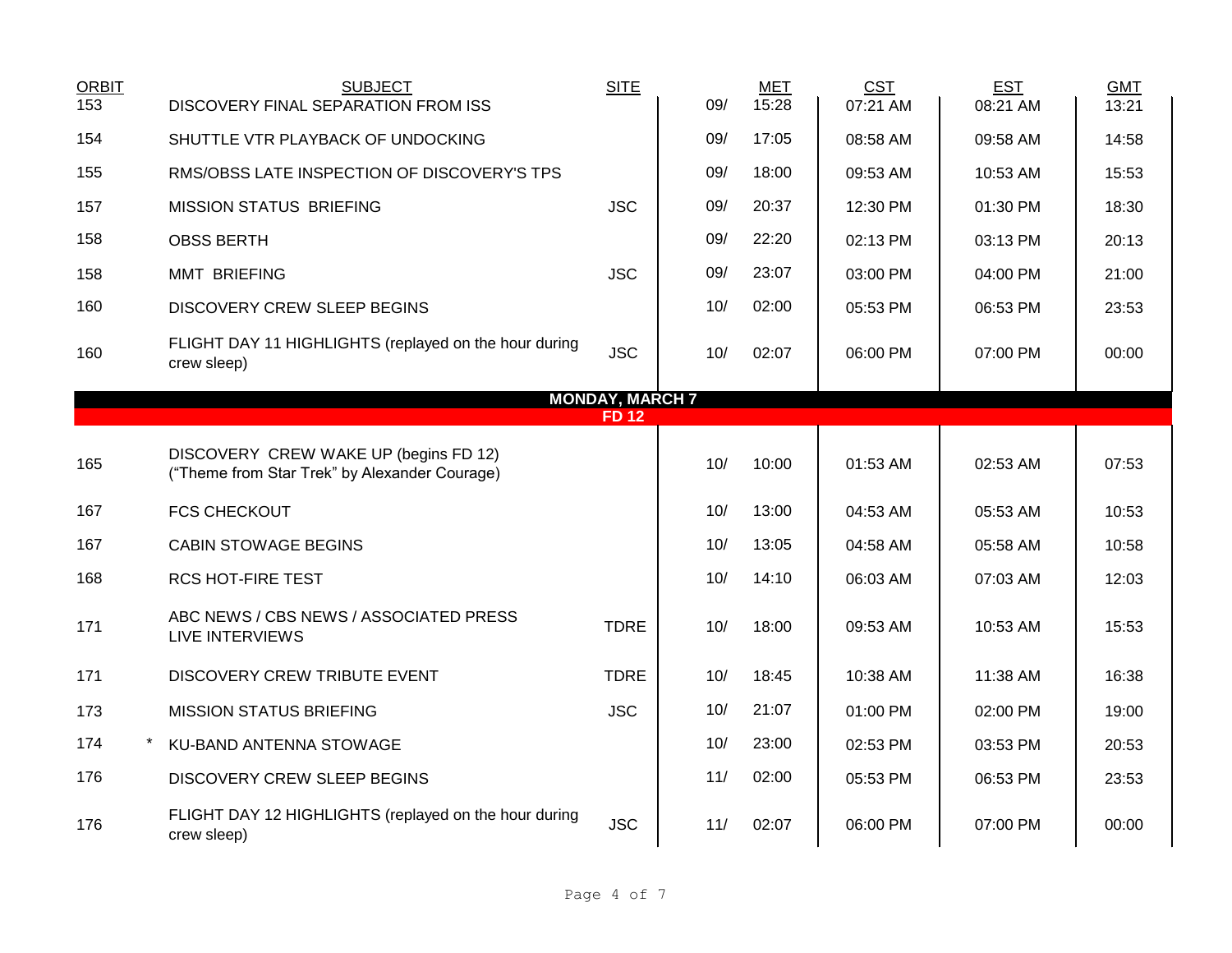| <b>ORBIT</b> |                         | <b>SUBJECT</b>                                                                              | <b>SITE</b> |     | MET   | <b>CST</b>        | <b>EST</b> | <b>GMT</b> |  |  |  |
|--------------|-------------------------|---------------------------------------------------------------------------------------------|-------------|-----|-------|-------------------|------------|------------|--|--|--|
|              | <b>TUESDAY, MARCH 8</b> |                                                                                             |             |     |       |                   |            |            |  |  |  |
|              | <b>FD13</b>             |                                                                                             |             |     |       |                   |            |            |  |  |  |
| 181          |                         | DISCOVERY CREW WAKE UP (begins FD 13)<br>("Blue Sky" by Big Head Todd and the Monsters)     |             | 11/ | 10:00 | 01:53 AM          | 02:53 AM   | 07:53      |  |  |  |
| 183          |                         | DISCOVERY DEORBIT PREPARATIONS BEGIN                                                        |             | 11/ | 13:40 | 05:33 AM          | 06:33 AM   | 11:33      |  |  |  |
| 184          |                         | PAYLOAD BAY DOOR CLOSING                                                                    |             | 11/ | 15:01 | 06:54 AM          | 07:54 AM   | 12:54      |  |  |  |
| 186          |                         | <b>DISCOVERY DEORBIT BURN</b>                                                               |             | 11/ | 17:41 | 09:34 AM          | 10:34 AM   | 15:34      |  |  |  |
| 187          |                         | MILA C-BAND RADAR ACQUISITION OF DISCOVERY                                                  |             | 11/ | 18:31 | 10:24 AM          | 11:24 AM   | 16:24      |  |  |  |
| 187          |                         | <b>KSC LANDING</b>                                                                          | <b>KSC</b>  | 11/ | 18:44 | 10:37 AM          | 11:37 AM   | 16:37      |  |  |  |
|              |                         | POST-LANDING NEWS CONFERENCE                                                                | <b>KSC</b>  |     |       | NET L+2 HRS.      |            |            |  |  |  |
|              |                         | ENTRY FLIGHT CONTROL TEAM VIDEO REPLAY<br>(replayed after Post-Landing News Conference)     | <b>JSC</b>  |     |       | $\sim$ L+3 HRS.   |            |            |  |  |  |
|              |                         | STS-133 MISSION HIGHLIGHTS VIDEO REPLAY<br>(replayed after Entry Flight Control Team Video) | <b>JSC</b>  |     |       | $\sim$ L+3.5 HRS. |            |            |  |  |  |
|              |                         | STS-133 CREW NEWS CONFERENCE (may be postponed<br>or cancelled)                             | <b>KSC</b>  |     |       | NET L+4.5 HRS.    |            |            |  |  |  |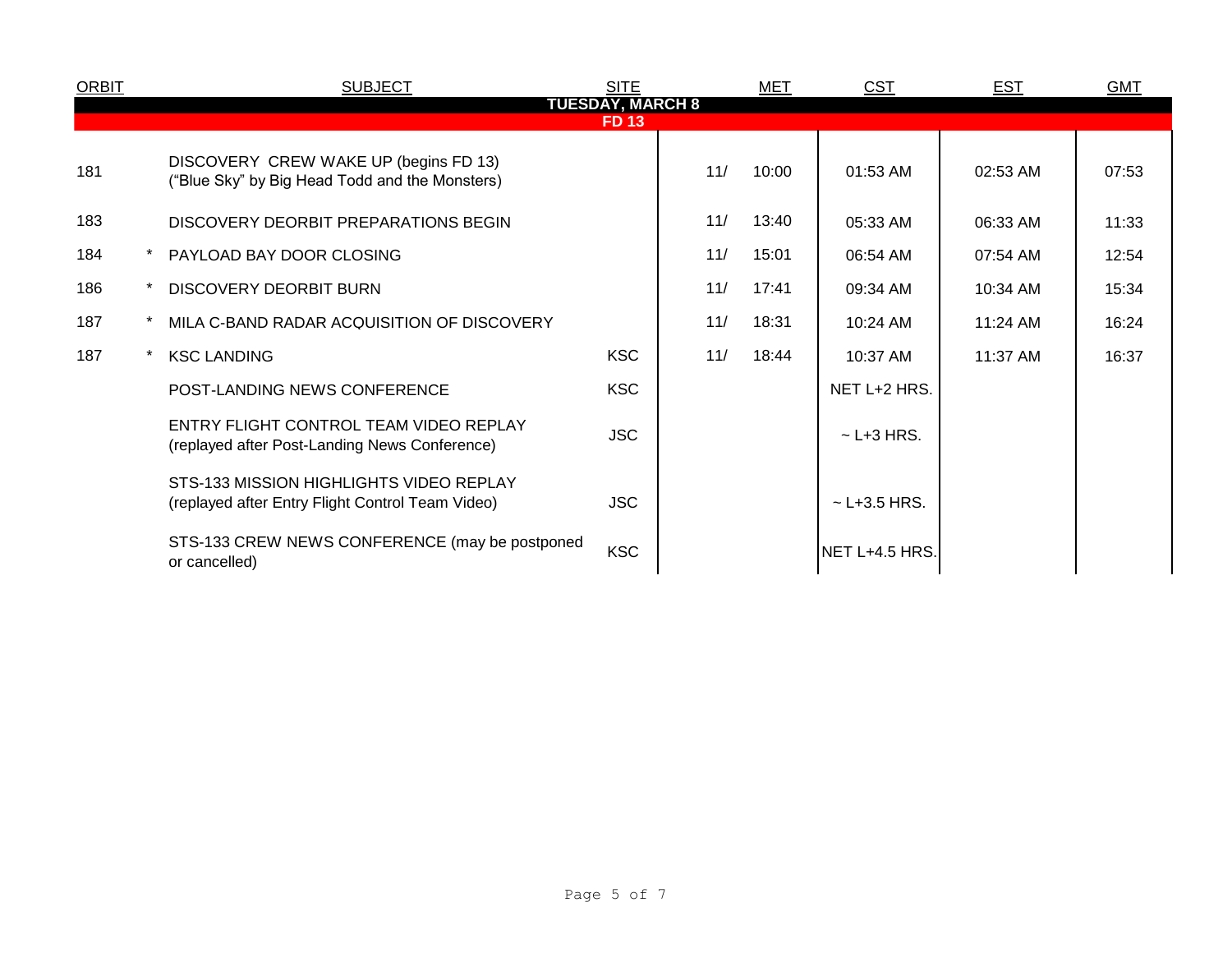| <b>ORBIT</b>    | <b>SUBJECT</b>                                                                                              | <b>SITE</b>                | <b>MET</b> | <b>CST</b> | <b>EST</b> | <b>GMT</b> |
|-----------------|-------------------------------------------------------------------------------------------------------------|----------------------------|------------|------------|------------|------------|
|                 |                                                                                                             | <b>DEFINITION OF TERMS</b> |            |            |            |            |
| AMC:            | <b>Americom Satellite</b>                                                                                   |                            |            |            |            |            |
| CDT:            | <b>Central Daylight Time</b>                                                                                |                            |            |            |            |            |
| CETA:           | Crew and Equipment Translation Aid                                                                          |                            |            |            |            |            |
| CLPA:           | Camera Light Pan Tilt Assembly                                                                              |                            |            |            |            |            |
| Destiny:        | U.S. Laboratory on ISS                                                                                      |                            |            |            |            |            |
| <b>ELC-4:</b>   | <b>Express Logistics Carrier #4</b>                                                                         |                            |            |            |            |            |
| EMU:            | <b>Extravehicular Mobility Unit</b>                                                                         |                            |            |            |            |            |
| <b>EOTP</b>     | Enhanced ORU Temporary Platform                                                                             |                            |            |            |            |            |
| EDT:            | <b>Eastern Daylight Time</b>                                                                                |                            |            |            |            |            |
| EVA:            | <b>Extravehicular Activity</b>                                                                              |                            |            |            |            |            |
| FCS:            | <b>Flight Control System</b>                                                                                |                            |            |            |            |            |
| FD:             | <b>Flight Day</b>                                                                                           |                            |            |            |            |            |
| GMT:            | <b>Greenwich Mean Time</b>                                                                                  |                            |            |            |            |            |
| Harmony:        | Node 2                                                                                                      |                            |            |            |            |            |
| HD:             | <b>High Definition Television</b>                                                                           |                            |            |            |            |            |
| HQ:             | <b>NASA Headquarters</b>                                                                                    |                            |            |            |            |            |
| ISS:            | <b>International Space Station</b>                                                                          |                            |            |            |            |            |
| JAXA:           | Japan Aerospace Exploration Agency                                                                          |                            |            |            |            |            |
| JSC:            | Johnson Space Center                                                                                        |                            |            |            |            |            |
| KSC:            | <b>Kennedy Space Center</b>                                                                                 |                            |            |            |            |            |
| Ŀ.              | Launch or Landing time                                                                                      |                            |            |            |            |            |
| LIMO:           | Live Interview Media Outlet channel                                                                         |                            |            |            |            |            |
| LWAPA:          | Lightweight Adaptor Plate Assembly                                                                          |                            |            |            |            |            |
| MECO:           | Main Engine Cut-Off                                                                                         |                            |            |            |            |            |
| MET:            | Mission Elapsed Time, which begins at the moment of launch and is read: DAYS/HOURS:MINUTES. LAUNCH=00/00:00 |                            |            |            |            |            |
| <b>MILA</b>     | Merritt Island, Florida Tracking Station                                                                    |                            |            |            |            |            |
| MMT:            | <b>Mission Management Team</b>                                                                              |                            |            |            |            |            |
| MS:             | <b>Mission Specialist</b>                                                                                   |                            |            |            |            |            |
| NET:            | No Earlier Than                                                                                             |                            |            |            |            |            |
| OBSS:           | <b>Orbiter Boom Sensor System</b>                                                                           |                            |            |            |            |            |
| ODS:            | <b>Orbiter Docking System</b>                                                                               |                            |            |            |            |            |
| OMS:            | <b>Orbital Maneuvering System</b>                                                                           |                            |            |            |            |            |
| PAO:            | <b>Public Affairs office</b>                                                                                |                            |            |            |            |            |
| PMM:            | Permanent Multipurpose Module                                                                               |                            |            |            |            |            |
| RCS:            | <b>Reaction Control System</b>                                                                              |                            |            |            |            |            |
| <b>R&amp;R:</b> | <b>Return and Replace</b>                                                                                   |                            |            |            |            |            |
| RPM:            | Rendezvous Pitch Maneuver                                                                                   |                            |            |            |            |            |
| RSS:            | <b>Rotate Servicing Structure</b>                                                                           |                            |            |            |            |            |
| $S1$ :          | Starboard One truss segment on ISS                                                                          |                            |            |            |            |            |
| SPDM:           | Special Purpose Dexterous Manipulator                                                                       |                            |            |            |            |            |
| SRMS:           | Shuttle Remote Manipulator System on Discovery                                                              |                            |            |            |            |            |
| <b>SSRMS:</b>   | Space Station Remote Manipulator System (Canadarm2 ISS Robotic Arm)                                         |                            |            |            |            |            |